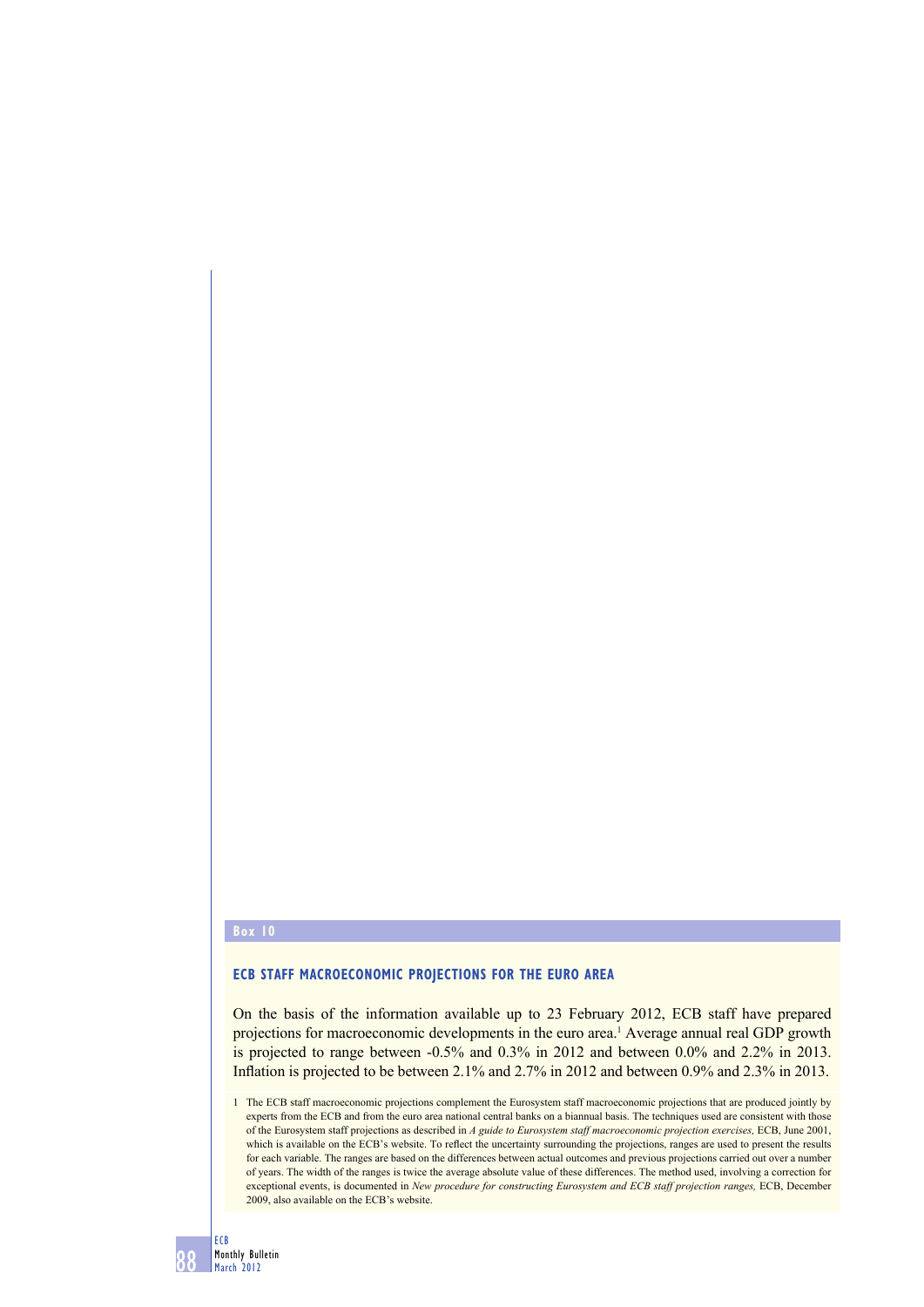### **ECONOMIC AND MONETARY DEVELOPMENTS**

Output, demand and the labour market

## **Technical assumptions for interest rates, exchange rates, commodity prices**  and fiscal policies

The technical assumptions for interest rates and for both energy and non-energy commodity prices are based on market expectations, with a cut-off date of 16 February 2012.

The assumption for short-term interest rates is of a purely technical nature. Short-term rates are measured by the three-month EURIBOR, with market expectations derived from futures rates. The methodology gives an average level for these short-term interest rates of 0.9% in both 2012 and 2013. The market expectations for euro area ten-year nominal government bond yields imply an average level of 4.6% in 2012 and 5.0% in 2013. Reflecting the path of forward market interest rates and the gradual pass-through of changes in market rates to lending rates, both shortterm and long-term bank lending rates on loans to the euro area non-financial private sector are expected to moderate in the coming quarters, with long-term lending rates reaching a trough in mid-2012 and short-term lending rates reaching a trough at the end of 2012. While credit supply conditions for the euro area as a whole are expected to be supported by the monetary policy measures of the Eurosystem, they are still expected to overall remain relatively tight.

As regards commodity prices, on the basis of the path implied by futures markets in the twoweek period ending on the cut-off date, the price of a barrel of Brent crude oil is assumed to average USD 115.1 in 2012 and USD 110.2 in 2013. The prices of non-energy commodities in US dollars<sup>2</sup> are assumed to decline by  $3.1\%$  in 2012 before rising by  $3.8\%$  in 2013. Bilateral exchange rates are assumed to remain unchanged over the projection horizon at the average levels prevailing in the two-week period ending on the cut-off date of 16 February 2012. This implies an exchange rate of USD per EUR of 1.31 in 2012 and of 1.32 in 2013. The effective exchange rate of the euro is assumed to depreciate by 4.0% in 2012 and to remain unchanged in 2013. Fiscal policy assumptions are based on individual euro area countries' national budget plans as available on 22 February 2012. They include all policy measures that have already been approved by national parliaments or that have been specified in sufficient detail by governments and are likely to pass the legislative process.

#### **Assumptions with regard to the international environment**

World real GDP growth (excluding the euro area), estimated at 4.1% in 2011, is projected to decline to 3.8% in 2012, before rising to 4.3% in 2013. In the second half of 2011 the global slowdown was mainly related to the dampening of real incomes, owing to higher commodity prices, as well as elevated uncertainty and heightened risk aversion that led to global financial market tensions. However, the latest data – particularly for the United States – seem to suggest that some degree of cyclical stabilisation occurred at the turn of the year. In particular, tentative signs of a stabilisation in business and consumer confidence indicators, as well as a slight easing in global financial market conditions, support this assessment. However, medium-term growth prospects remain subdued, particularly in advanced economies, mainly owing to the continued need to repair balance sheets that acts as an impediment to growth. In this respect, although the rebalancing of private sector indebtedness is progressing, household debt levels remain elevated in several advanced economies. Moreover, the retrenchment in public spending, aimed at re-establishing sustainable fiscal balances, is also constraining domestic demand in several

2 Oil and food price assumptions are based on futures prices up to the end of the projection horizon. For other commodities, prices are assumed to follow futures until the first quarter of 2013 and thereafter to evolve in line with global economic activity.

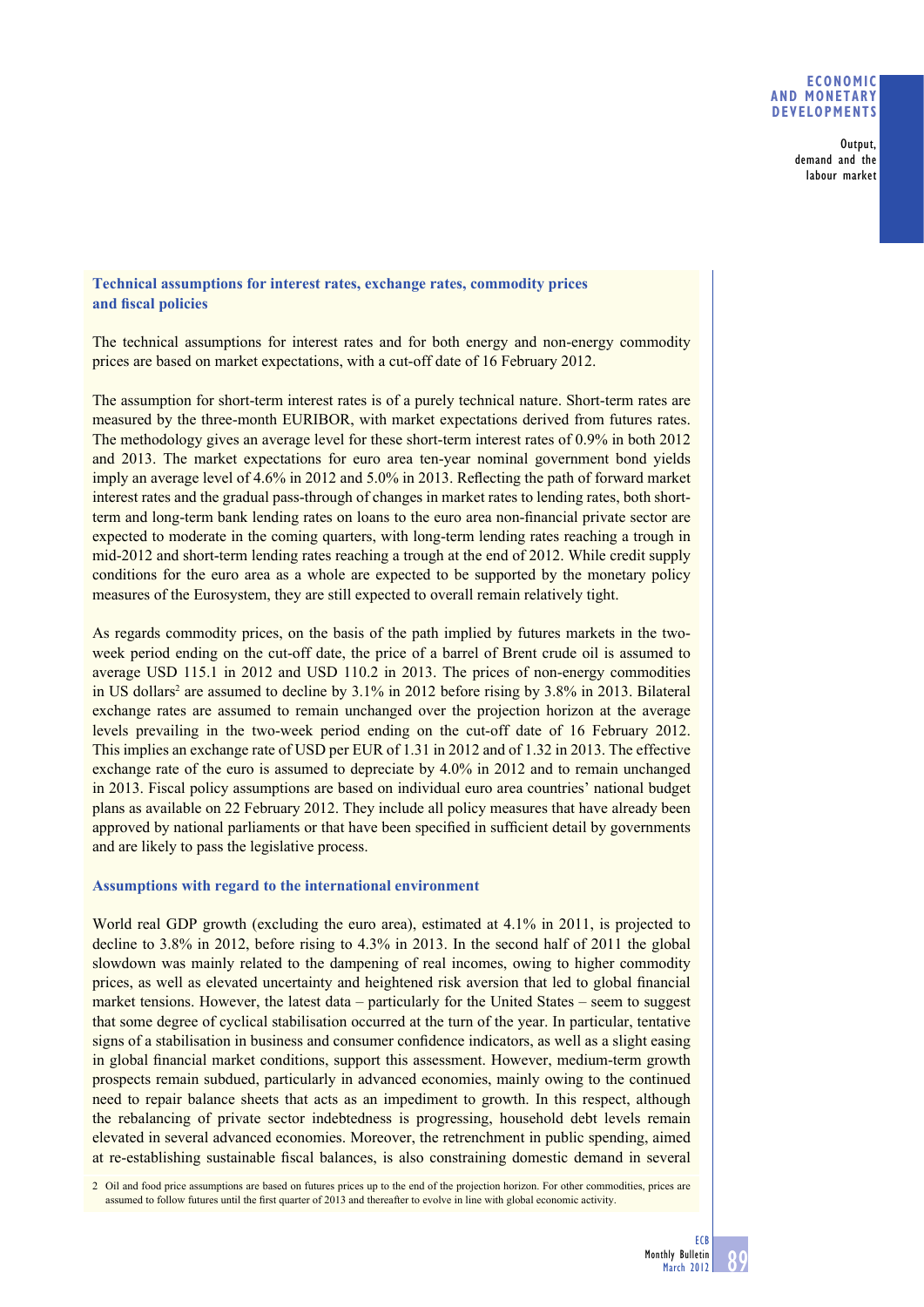advanced economies. Emerging economies, by contrast, are expected to continue expanding at a much faster pace than the advanced economies over the projection horizon. Nonetheless, a modest slowdown in emerging economies is expected to alleviate the overheating pressures that prevailed earlier in some key countries in this group (e.g. China). Overall, emerging Asia is projected to remain on track for a "soft landing", while growth in the central and eastern European countries is expected to be slower. As a consequence of the global recovery, growth in euro area foreign demand is estimated to be 4.3% in 2012 and 6.5% in 2013.

#### **Real GDP growth projections**

The momentum of real GDP growth in the euro area weakened in the course of 2011, with a fall in activity in the fourth quarter. The slowdown in activity in the course of 2011 reflected, inter alia, the global slowdown, high commodity prices, and the adverse impact of the euro area sovereign debt crisis on consumer and business confidence, as well as a deterioration in credit supply conditions and a further tightening of the fiscal stance in some euro area countries. These adverse factors are expected to continue to weigh on activity in the first half of 2012, albeit being increasingly mitigated by the favourable impact of strengthening foreign demand, the lower effective exchange rate, and the supportive standard and non-standard monetary policy measures. Looking ahead, assuming that the financial crisis does not intensify again, real GDP growth is expected to pick up modestly during the second half of 2012 and to improve somewhat further in 2013, reflecting a gradual strengthening in domestic demand and a favourable impact of net trade owing to rising foreign demand and a weaker exchange rate. The recovery in domestic demand should be supported by a decline in energy and food price inflation supporting real disposable incomes, and the favourable impact of the very low short-term interest rates and of the measures to support the functioning of the financial system. However, the recovery is expected to be dampened, as fiscal consolidation is continuing, adverse credit supply conditions are expected to ease only gradually, and balance sheet restructuring is still ongoing in many sectors. Real GDP growth is projected to exceed its potential rate at the end of the projection horizon, leading to a narrowing of the negative output gap. Overall, the recovery is expected to be slow. In annual terms, real GDP is expected to grow by between -0.5% and 0.3% in 2012 and between 0.0% and 2.2% in 2013.

Considering the demand components in more detail, extra-euro area export growth is projected to pick up during the course of 2012 and to gain momentum in 2013, mainly reflecting developments in euro area foreign demand and increased competitiveness related to the weaker effective exchange rate of the euro. Business investment is expected to decline in the near term and to recover gradually in 2013, supported by strengthening export growth, a pick-up in domestic demand, low interest rates and relatively sustained profi tability. Residential investment is expected to remain very weak during the course of 2012, before growing gradually in 2013. While ongoing adjustments in the housing market in some countries continue to dampen the recovery, the attractiveness of housing investment relative to other forms of investment appears to have improved in other countries, against the background of higher perceived risks associated with alternative investments. Government investment is assumed to decline in 2012 before stabilising in 2013, as indicated in the fiscal consolidation packages announced in several euro area countries.

Private consumption is estimated to have declined in the fourth quarter of 2011. It is projected to remain rather subdued during the course of 2012 and to pick up gradually thereafter. Nominal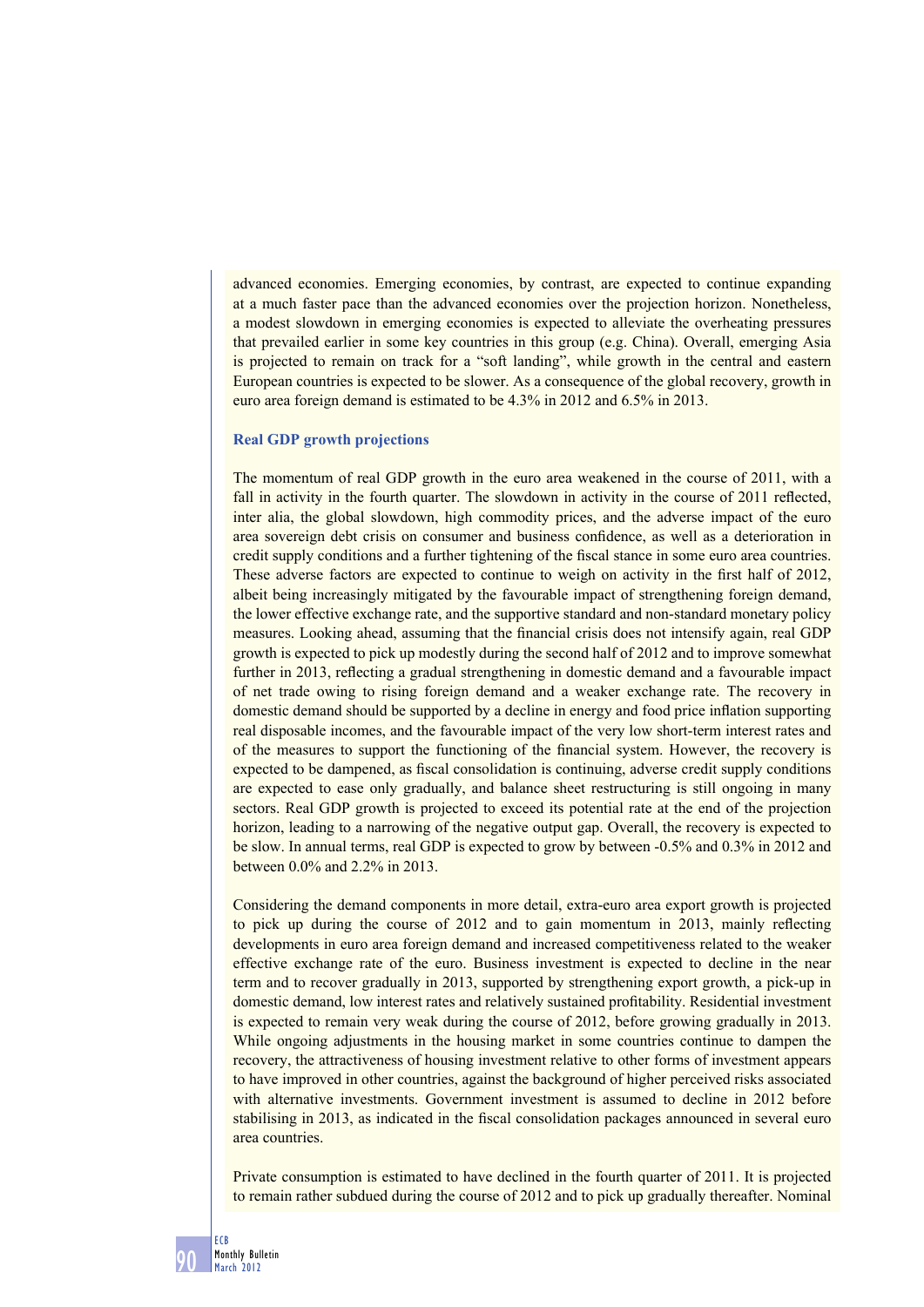Output, demand and the labour market

## **Table A Macroeconomic projections for the euro area**

| (average annual percentage changes) $(1)$ , $(2)$ |      |              |              |  |  |  |
|---------------------------------------------------|------|--------------|--------------|--|--|--|
|                                                   | 2011 | 2012         | 2013         |  |  |  |
| <b>HICP</b>                                       | 2.7  | $2.1 - 2.7$  | $0.9 - 2.3$  |  |  |  |
| Real GDP                                          | 1.5  | $-0.5 - 0.3$ | $0.0 - 2.2$  |  |  |  |
| Private consumption                               | 0.2  | $-0.7 - 0.1$ | $0.0 - 1.6$  |  |  |  |
| Government consumption                            | 0.2  | $-0.6 - 0.2$ | $-0.1 - 1.3$ |  |  |  |
| Gross fixed capital formation                     | 1.6  | $-2.6 - 0.2$ | $-0.9 - 3.7$ |  |  |  |
| Exports (goods and services)                      | 6.4  | $0.1 - 5.1$  | $0.7 - 8.1$  |  |  |  |
| Imports (goods and services)                      | 4.1  | $-1.1 - 3.5$ | $0.7 - 7.3$  |  |  |  |

1) The projections for real GDP and its components refer to working day-adjusted data. The projections for imports and exports include intra-euro area trade

intra-euro area trade. 2) Data refer to the euro area including Estonia. The average annual percentage change in the HICP for 2011 is based on a euro area composition in 2010 that already includes Estonia.

disposable income growth is projected to be dampened initially by a decline in employment and subsequently by only modest growth in employment. In addition, the growth rates of both wages and transfer income are expected to be constrained, partly owing to the fiscal tightening implemented in several euro area countries. However, real disposable income will be supported over time, as the adverse impact of past increases in commodity prices is expected to diminish. The saving ratio is projected to decline slightly over the projection horizon. This reflects the expectation that, despite subdued sentiment which supports savings, some consumption smoothing, against the background of adverse real income developments, will dampen savings in 2012 and 2013. Low interest rates would also contribute to a fall in the saving ratio. Government consumption in real terms is projected to remain subdued over the projection horizon, reflecting the impact of the fiscal consolidation packages announced in several euro area countries.

Extra-euro area import growth is expected to gradually gain momentum over the projection horizon. Extra-euro area imports are projected to rise faster than total demand, broadly in line with historical patterns. Reflecting somewhat stronger growth of exports, net trade is expected to make a positive, albeit declining, contribution to real GDP growth over the projection horizon.

## **Price and cost projections**

According to Eurostat's flash estimate, the overall HICP inflation rate stood at 2.7% in February 2012, after averaging 2.7% in 2011. It is projected to decelerate over the coming quarters. The average rate of overall HICP inflation is expected to be between 2.1% and 2.7% in 2012 and between 0.9% and 2.3% in 2013. This moderation is largely due to a decrease in the contribution from energy prices, as crude oil prices are assumed to gradually decline over the projection horizon and as the impact of their past increases fades away. Growth in the food price component of HICP inflation is also projected to moderate in 2012 and 2013. This reflects the assumption that food commodity prices should remain stable over the next few quarters. Finally, HICP inflation excluding food and energy is projected to remain broadly stable over the projection horizon. While domestic price pressures stemming from slow growth in domestic demand and contained labour cost developments are expected to be weak, they are expected to be broadly offset by the upward impact of foreseen increases in indirect taxes and administered prices.

In more detail, external price pressures have increased somewhat in recent months, mainly on account of the depreciation of the euro, which has led, inter alia, to higher commodity prices in euro terms. This is expected to exert upward pressure on the import deflator in the coming quarters.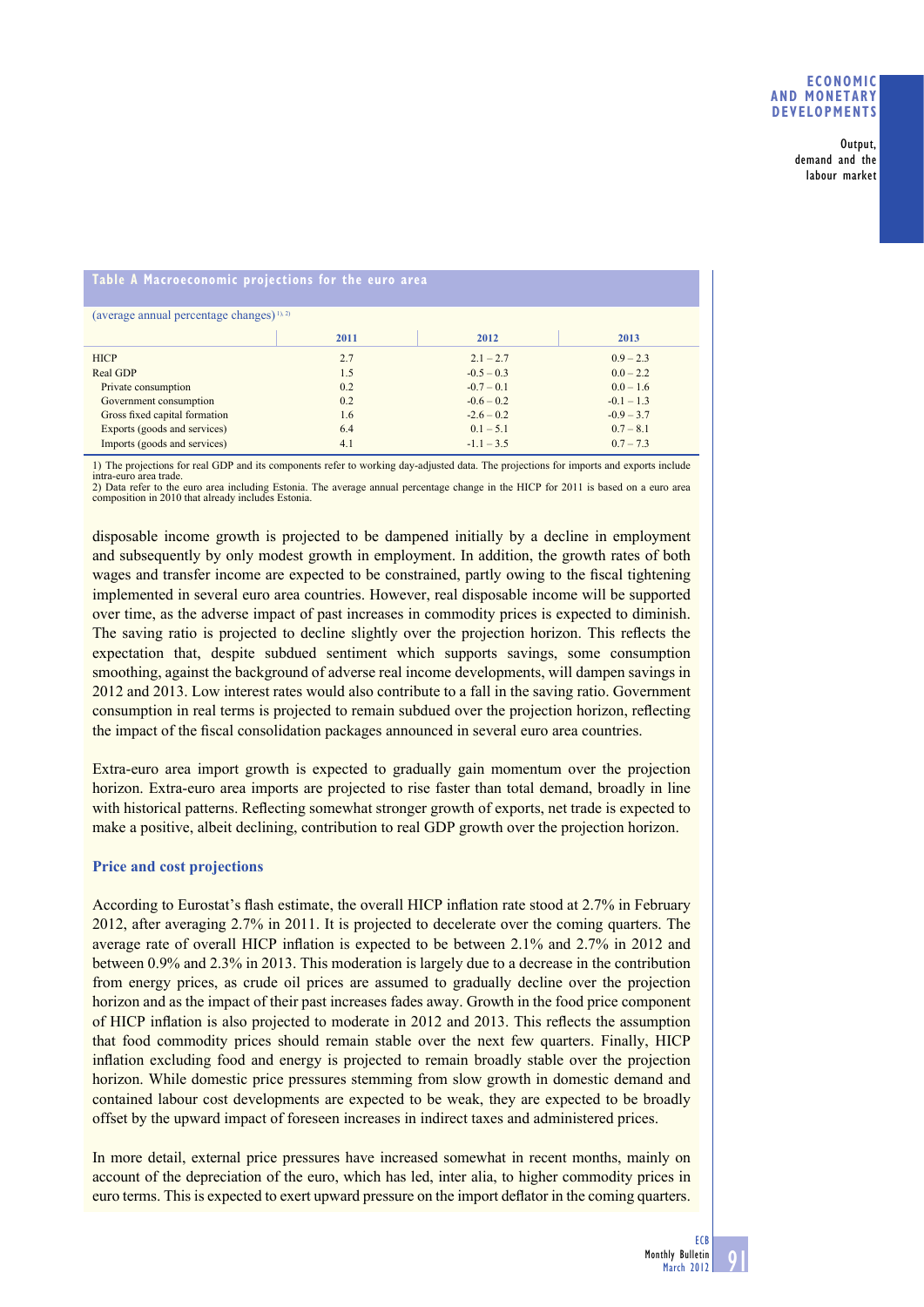# **Table B Comparison with the December 2011 projections**

| (average annual percentage changes) |              |             |  |  |  |
|-------------------------------------|--------------|-------------|--|--|--|
|                                     | 2012         | 2013        |  |  |  |
| Real GDP – December 2011            | $-0.4 - 1.0$ | $0.3 - 2.3$ |  |  |  |
| Real GDP – March 2012               | $-0.5 - 0.3$ | $0.0 - 2.2$ |  |  |  |
| $HICP - December 2011$              | $1.5 - 2.5$  | $0.8 - 2.2$ |  |  |  |
| $HICP - March 2012$                 | $2.1 - 2.7$  | $0.9 - 2.3$ |  |  |  |

However, these factors are expected to be more than offset by downward base effects, largely originating from surges in commodity prices in 2011. Thus, the annual rate of increase of the import deflator is expected to decline at the beginning of 2012 and to moderate somewhat further in 2013. Regarding domestic price pressures, the growth rate of compensation per employee is expected to slow in 2012, as deteriorating labour market conditions exert downward pressure. Thereafter, the annual growth rate of compensation per employee is projected to pick up gradually, supported by the strengthening in economic activity. The annual growth rate of unit labour costs is expected to remain broadly stable in 2012 and 2013. Growth in profit margins is expected to be modest in 2012, reflecting subdued aggregate demand. Somewhat higher growth in profit margins is expected in 2013, in line with the improving outlook for economic activity. Increases in administered prices are expected to contribute substantially to HICP inflation over the whole projection horizon, reflecting the ongoing fiscal consolidation in several euro area countries. The impact of indirect taxes is also expected to be significant in 2012 and in 2013.

#### **Comparison with the December 2011 projections**

Compared with the Eurosystem staff macroeconomic projections published in the December 2011 issue of the Monthly Bulletin, the ranges for real GDP growth in the euro area for 2012 and 2013 have been revised slightly downwards. The downward revisions mainly reflect the impact of lower foreign demand, higher oil prices, additional fiscal consolidation and slightly tighter credit supply conditions, despite lower short-term and long-term interest rates and higher stock market prices. With regard to HICP inflation, the projection ranges for both 2012 and 2013 are somewhat higher than in the December 2011 projections, mainly reflecting higher energy prices and the weaker exchange rate of the euro, but also partly owing to higher food prices and indirect taxes.

#### **Comparison with forecasts by other institutions**

A number of forecasts for the euro area are available from both international organisations and private sector institutions (see Table C). However, these forecasts are not strictly comparable with one another or with the ECB staff macroeconomic projections, as they were finalised at different points in time. Additionally, they use different (partly unspecified) methods to derive assumptions for fiscal, financial and external variables, including oil and other commodity prices. Finally, there are differences in working day adjustment methods across different forecasts.

According to the forecasts currently available from other organisations and institutions, euro area real GDP growth is expected to range between -0.5% and 0.2% in 2012 and between 0.8% and 1.4% in 2013, which is in both cases within the range of the ECB staff projections.